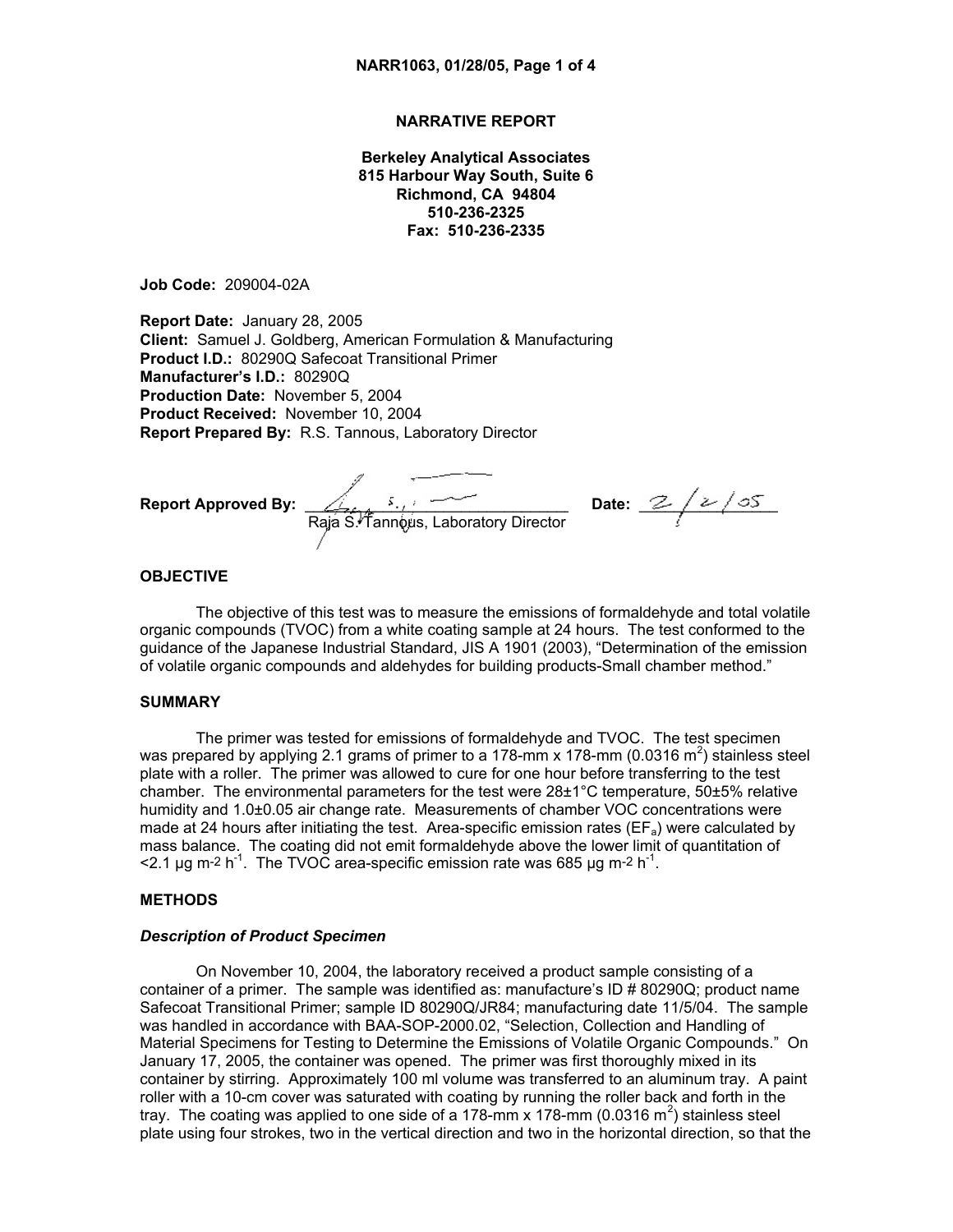entire area was uniformly covered. 2.1 Grams of primer were applied in a single film. The coated surface area was 0.0316 m<sup>2</sup>. Thus, the product loading was 66.5 g m<sup>2</sup>. The test specimen was allowed to dry for one hour before placing it on an open wire shelf in the test chamber.

#### *GC/MS Analysis of TVOC*

 The methods used for the sampling and analysis of VOCs are based on U.S. EPA Methods TO17, "Determination of Volatile Organic Compounds in Ambient Air Using Active Sampling Onto Sorbent Tubes" and TO1, "Determination of Volatile Organic Compounds in Ambient Air using Tenax Adsorption and Gas Chromatography/Mass Spectrometry (GC/MS)."

 The multisorbent samplers (Model No. ST-032, Envirochem, Inc.) used for the collection of VOC samples contain Tenax-TA, Ambersorb XE-340 and activated charcoal, in series. With these samplers,  $C_4$  to  $C_{16}$  nonpolar and moderately polar volatile organic compounds (VOCs), and many  $C_1$  to  $C_3$  compounds, depending upon functional group, are quantitatively collected. Highly reactive and very volatile compounds, such as formaldehyde, cannot be analyzed using these samplers.

 The samplers are thermally desorbed, and the samples are introduced into a Hewlett-Packard 5971A GC/MS system using a UNACON 810 concentrating system (Envirochem, Inc.). Prior to analysis, an internal standard (ISTD) is added to each sampler. The ISTD is 121 ng of bromofluorobenzene (BFB). The ISTD is used to check on the operation of the system, to provide a retention-time marker, and for quantitative analysis. The GC/MS is operated in the SCAN mode over a mass range of *m/z* 33-300.

 For the quantitative analysis of total VOCs (TVOC) in a sample, the GC/MS total-ioncurrent (TIC) chromatogram is integrated over a retention-time (RT) interval of 15 - 50 minutes using parameters that capture almost all of the TIC area in a sample. The integrated areas less the area of the ISTD are summed. The mass of the compounds represented by the sum is calculated relative to the known amount of the ISTD that is added to the sampler. The calculation uses the response factor for toluene relative to BFB. This relative response factor (RRF) is 2.03. Because there can be substantial variation in the TIC response of different classes of compounds, the measurement of TVOC is less accurate than the calibrated measurement of individual VOCs.

### *Formaldehyde Analysis*

 The methods used for the sampling and analysis of formaldehyde and other carbonyl compounds are based on ASTM Method D-5197, "Standard Test Method for Determination of Formaldehyde and Other Carbonyl Compounds in Air (Active Sampler Methodology)."

 Sep-Pak XPoSure Aldehyde Samplers (Part number WAT047205, Waters, Corp.) are used to collect air samples for formaldehyde and other low-molecular weight carbonyl compounds. Air is pulled through a sampler, and the acidified 2,4-dinitrophenylhydrazine (DNPH) reagent in the sampler reacts with carbonyl compounds to form the stable hydrazone derivatives that are retained by the sampler. The hydrazone derivatives are eluted from a sampler with acetonitrile. An aliquot of the sample is analyzed for the hydrazone derivatives of formaldehyde and acetaldehyde using reverse-phase high-performance liquid chromatography (HPLC) with UV detection. The absorbance of the derivatives is measured at 360 nm. The mass responses of the resulting peaks are determined using multi-point calibration curves prepared from standard solutions of the hydrazone derivatives.

## *Testing for Emissions of VOCs from Products Using Small-Volume Chambers*

 The methods used for the measurement of emissions of VOCs from this product specimen are based on the Japanese Industrial Standard, JIS A 1901 (2003), "Determination of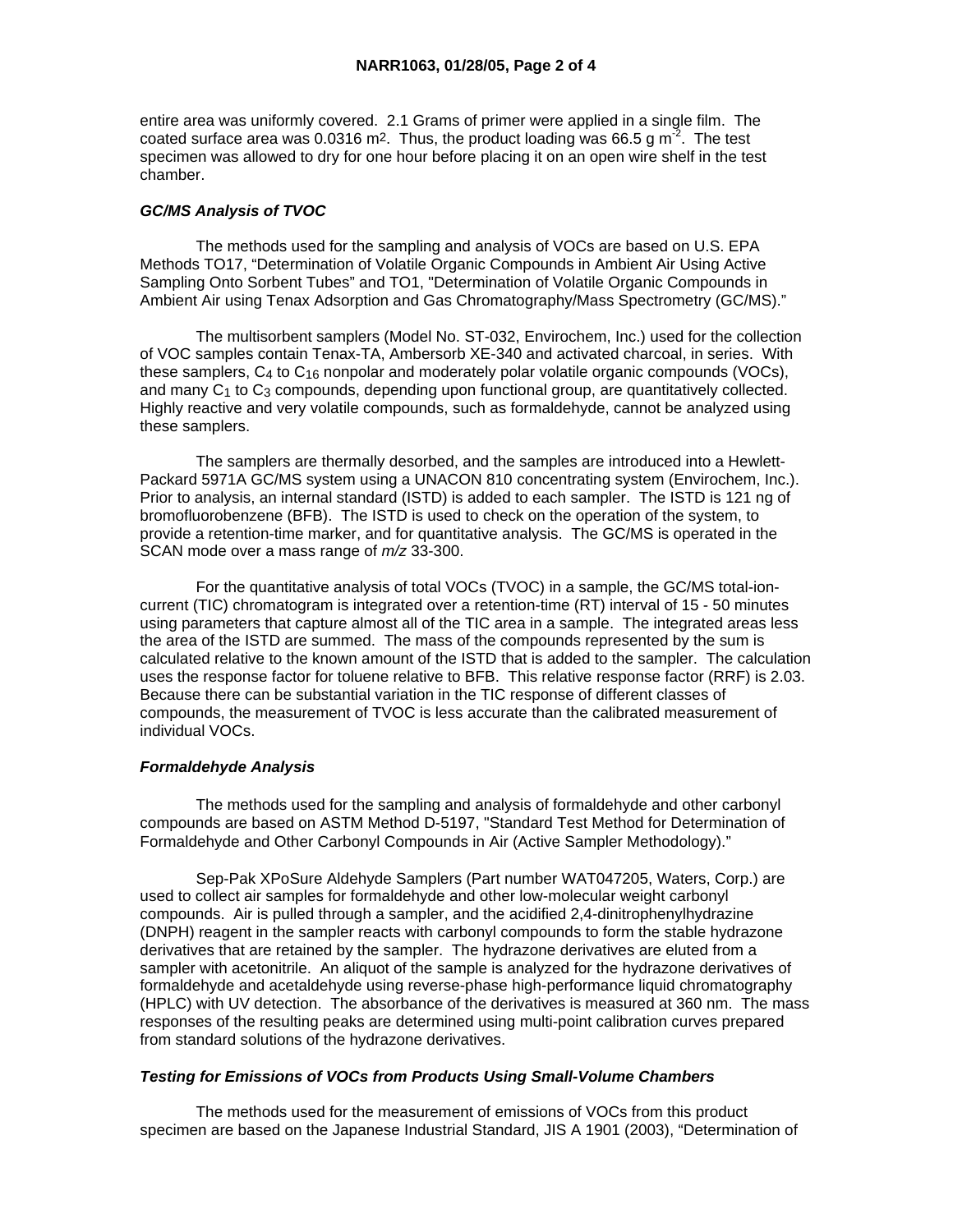the emission of volatile organic compounds and aldehydes for building products-Small chamber method," English edition.

 The chamber consists of a 67-L, stainless steel cylindrical vessel with a stainless-steel lid equipped with three fittings. The chamber is held in an incubator that is maintained at  $28\pm1^{\circ}$  C. Purified air from a clean air generator is introduced into the chamber through one fitting with a stainless-steel tubing extension. The inlet flow rate of 1.12±0.06 standard L min-1 is regulated with electronic mass-flow controllers (calibrated at 25° C and 1 atm. pressure). The gas stream is split into two streams. One of these is passed through a bubbler containing distilled water. This saturated gas stream is mixed with the dry gas stream to produce a humidified gas stream with a relative humidity  $(RH)$  of 50 $\pm$ 5% that is then introduced into the chamber. A humidity probe (Model HMD 30YB, Vaisala) is inserted into the chamber through a second fitting on the lid. Chamber temperature and humidity are measured and recorded throughout the test. Gas exits and is sampled for the analytes of interest at the other fitting on the lid. Atmospheric pressure at the laboratory is near 1 atm. Prior to use, the chamber and fittings are cleaned by washing them with hot water and a detergent.

 A clean, empty chamber is operated at the same testing conditions for at least three hours prior to a test. Chamber background concentrations are measured. Then, the chamber is opened and the material specimen is positioned on a wire rack approximately near the center of the chamber. To initiate a test, the chamber is sealed and ventilated. At specified times, gas samples are collected at the chamber exhaust. The sample flow rates are regulated with electronic mass-flow controllers (calibrated at 25° C and 1 atm. pressure). Samples for VOCs are collected on multisorbent samplers at a flow rate of 100 standard cm3 min-1. Aldehyde samples are collected on XPoSure Aldehyde Samplers at a flow rate of 0.65 standard L min-1. For this test, a 3.0-L gas sample for the analysis of TVOC and a 78-L sample for the analysis of formaldehyde were collected 24-h after initiating the test period. The parameters for the emissions test are summarized in Table 1.

| <b>Parameter</b>                    | Value             |  |
|-------------------------------------|-------------------|--|
|                                     |                   |  |
| Chamber volume, m <sup>3</sup>      | 0.067             |  |
| Coating substrate                   | Stainless steel   |  |
| Substrate dimensions, mm            | 178 x 178         |  |
| Coated surface area, m <sup>2</sup> | 0.0316            |  |
| Loading ratio, $m2 m-3$             | 0.472             |  |
| Weight of coating applied, g        | 2.1               |  |
| Inlet flow rate, $m^3$ h-1          | $0.067 \pm 0.003$ |  |
| Average temp, <sup>o</sup> C        | $28 \pm 1$        |  |
| Atmosphere                          | Humidified Air    |  |
| Average humidity, %RH               | $50 \pm 5$        |  |
| Test duration, h                    | 24                |  |
|                                     |                   |  |

**Table 1**. Parameters for a VOC emission test conducted in a small-scale environmental chamber.